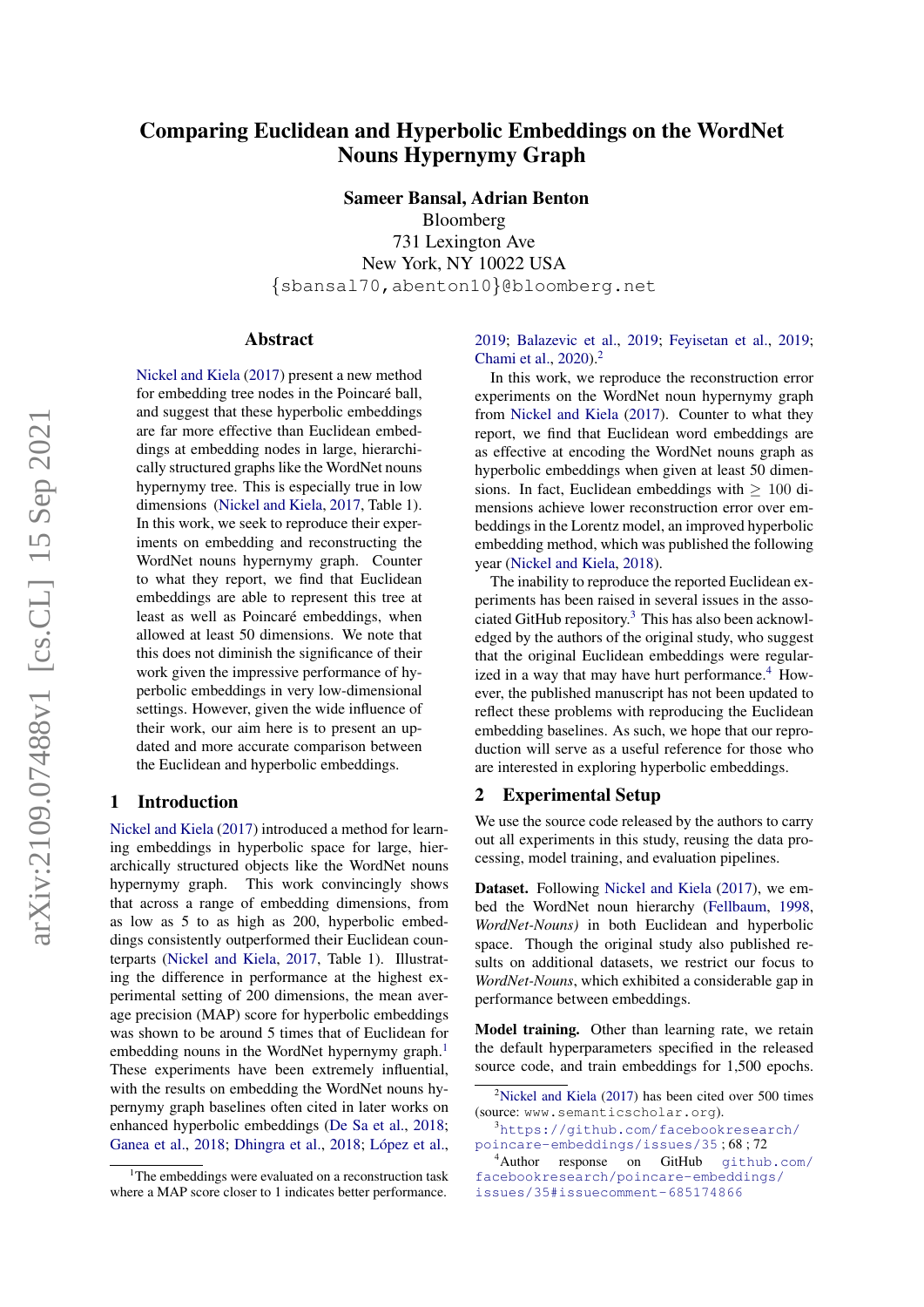<span id="page-1-0"></span>

Figure 1: MAP of Euclidean, Poincaré, and Lorentz 20dimensional embeddings as a function of learning rate. MAP scores for Poincaré and Lorentz embeddings are very similar up to a learning rate of 10.0.

The learning rate is tuned in the range  $10^{[-2,3]}$  independently for each class of embeddings (Figure [1\)](#page-1-0) with dimensionality fixed to 20, and selection based on loss after 200 epochs. We selected a learning rate of 0.5 for Euclidean and 5.0 for both Poincaré and Lorentz embeddings. In our initial experiments, we found that other hyperparameters, such as number of negative samples, also affected embeddings performance, but were less influential than learning rate. See Appendix [A](#page-4-0) for details on the exact version of the codebase used in our experiments and how it was called. See the original study [\(Nickel and Kiela,](#page-3-0) [2017\)](#page-3-0) for additional details on model training and evaluation.

Evaluation. Embeddings are evaluated under the original reconstruction error setting. For each hypernym pair  $\langle u, v \rangle$  in the tree, rank all non-hypernyms along with  $v$  by distance from  $u$  in the embedded space. The fidelity to which a set of embeddings represents the tree is evaluated according to mean average precision (MAP) and mean rank (MR) of the positive example, v, averaged across rankings.

We focus on reconstruction error experiments as they are meant to highlight the capacity of each embedding space. The ability to generalize out of sample is an orthogonal question, however which we don't address in this work. This is mostly since the source code to reproduce these results from [Nickel and Kiela](#page-3-0) [\(2017\)](#page-3-0) has not yet been released, and the particular folds of heldout edges are also not provided. As such, we leave reproduction of the link prediction evaluation of Eu-clidean vs. hyperbolic embeddings to future work.<sup>[5](#page-1-1)</sup>

#### <span id="page-1-4"></span>3 Results

Table [1](#page-1-2) shows the MAP and MR results for the *WordNet-Nouns* hierarchy reconstruction task. There are clear differences between the reproduced and reported performance for Euclidean embeddings. In the 50 dimensions setting, the reproduced Euclidean embeddings achieve a MAP score of 88.9 compared to 14 in the original study, and an MR score of 1.8 compared to 1,281. In fact, this MR score for Euclidean embed-

<span id="page-1-2"></span>

| dims                                         | 5    | 10   | 20   | 50   | 100  | <b>200</b> |
|----------------------------------------------|------|------|------|------|------|------------|
| Mean Average Precision % (higher is better): |      |      |      |      |      |            |
| Euclidean                                    |      |      |      |      |      |            |
| $N\&K$                                       | 2.4  | 5.9  | 8.7  | 14   | 16.2 | 16.8       |
| ours                                         | 2.7  | 4.5  | 11.2 | 88.9 | 91.7 | 92.2       |
| Poincaré                                     |      |      |      |      |      |            |
| $N\&K$                                       | 82.8 | 86.5 | 85.5 | 86   | 85.7 | 87         |
| ours                                         | 85.6 | 88.7 | 89.1 | 89.3 | 89.2 | 89.3       |
| Lorentz                                      |      |      |      |      |      |            |
| N&K                                          | 92.3 | 92.8 |      |      |      |            |
| ours                                         | 87.4 | 88.6 | 89.5 | 89.3 | 89.4 | 89.4       |
| Mean Rank (lower is better):                 |      |      |      |      |      |            |
| Euclidean                                    |      |      |      |      |      |            |
| $N\&K$                                       | 3542 | 2286 | 1685 | 1281 | 1187 | 1157       |
| ours                                         | 3646 | 1455 | 244  | 1.8  | 1.5  | 1.5        |
| Poincaré                                     |      |      |      |      |      |            |
| $N\&K$                                       | 4.9  | 4.0  | 3.8  | 3.9  | 3.9  | 3.8        |
| ours                                         | 6.8  | 5.6  | 5.2  | 4.9  | 4.9  | 4.9        |
| Lorentz                                      |      |      |      |      |      |            |
| $N\&K$                                       | 3.1  | 2.9  |      |      |      |            |
| ours                                         | 6.6  | 5.5  | 5    | 4.9  | 4.8  | 4.8        |

Table 1: Mean average precision and mean rank for reconstructing the *WordNet-Nouns* hypernymy graph. *N&K* refers to best published results from [Nickel and Kiela](#page-3-0) [\(2017,](#page-3-0) [2018\)](#page-3-8).

<span id="page-1-3"></span>

| Embedding | MAP             | MR.            |
|-----------|-----------------|----------------|
| Euclidean | $89.2 \pm 0.33$ | $1.8 \pm 0.00$ |
| Poincaré  | $89.4 + 0.09$   | $4.9 + 0.01$   |
| Lorentz   | $89.4 + 0.26$   | $4.9 + 0.10$   |

Table 2: Mean and standard deviation of MAP and MR for 50-dimensional embeddings across three different random restarts.

dings at 50 dimensions is better than that achieved by Poincaré and Lorentz embeddings even with 200 dimensions. With greater than 50 dimensions, Euclidean embeddings outperform both Lorentz and Poincaré embeddings according to MR and MAP.

In contrast, the performance of hyperbolic embeddings remain stable across dimensionality and are similar between reproduced and reported results. The improved reconstruction error of Lorentz embeddings in prior work is likely due to a more comprehensive hyperparameter search.

We also found that performance is robust to random seed for all methods, with a standard deviation of less than a point for both MAP and MR score when training 50-dimensional Euclidean, Poincaré, or Lorentz embeddings (Table [2\)](#page-1-3).

#### 4 Analysis

In Section [3,](#page-1-4) we show it is possible to learn Euclidean embeddings that can reconstruct *WordNet-Nouns* more

<span id="page-1-1"></span> $5$ At the time of writing, there is an open GitHub issue to provide more details on the out of sample, link prediction evaluation [https://github.com/](https://github.com/facebookresearch/poincare-embeddings/issues/10) [facebookresearch/poincare-embeddings/](https://github.com/facebookresearch/poincare-embeddings/issues/10) [issues/10](https://github.com/facebookresearch/poincare-embeddings/issues/10).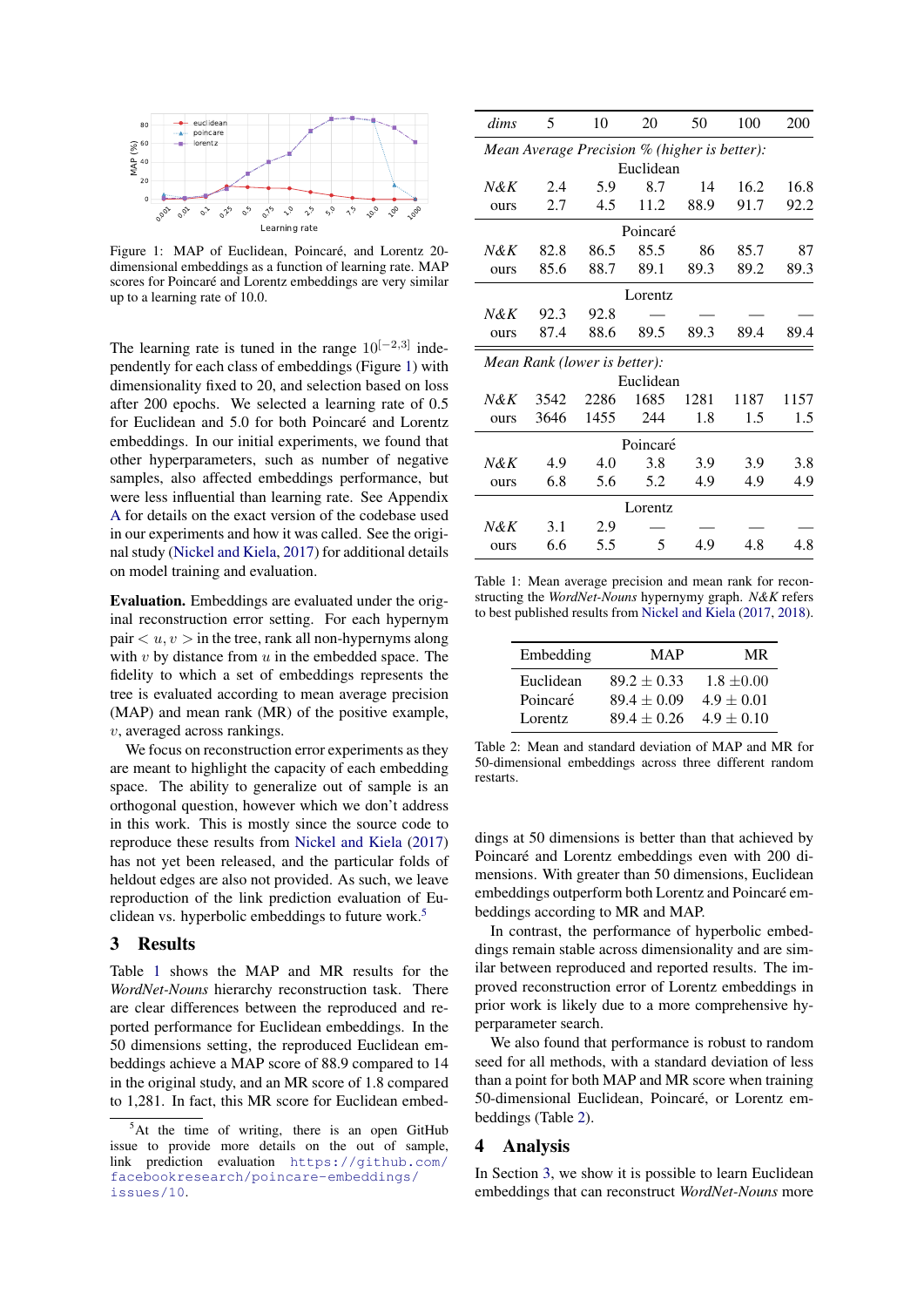<span id="page-2-3"></span>

| <i>dims</i>                                                       | 5    | 10   | 20   | 50   | 100  | 200  |
|-------------------------------------------------------------------|------|------|------|------|------|------|
| <i>Mean Average Precision <math>\%</math> (higher is better):</i> |      |      |      |      |      |      |
| $N\&K$                                                            | 2.4  | 5.9  | 8.7  | 14.0 | 16.2 | 16.8 |
| ours: unit norm                                                   | 2.4  | 5.0  | 7.6  | 10.6 | 12.0 | 12.5 |
| ours: no norm                                                     | 2.7  | 4.5  | 11.2 | 88.9 | 91.7 | 92.2 |
| Mean Rank (lower is better):                                      |      |      |      |      |      |      |
| $N\&K$                                                            | 3542 | 2286 | 1685 | 1281 | 1187 | 1157 |
| ours: unit norm                                                   | 3807 | 2275 | 1697 | 1276 | 1184 | 1159 |
| ours: no norm                                                     | 3646 | 1455 | 244  | 1.8  | 15   | 15   |

Table 3: MAP and MR for reconstructing the *WordNet-Nouns* hypernymy graph. Results from *N&K* [\(Nickel and Kiela,](#page-3-0) [2017,](#page-3-0) [2018\)](#page-3-8) and our reproduction with Euclidean embeddings constrained to unit norm are similar.

faithfully than similarly trained hyperbolic embeddings with at least 50 dimensions. In this section, we discuss possible reasons for the discrepancy between reported and reproduced Euclidean embeddings performance. We first posed this question to the authors themselves [\(Nickel and Kiela,](#page-3-0) [2017\)](#page-3-0) who clarified on GitHub that the difference in performance for Euclidean embeddings in their published manuscript was due to a regularization method used at the time. They further added that in the released code they "*disabled this regularization by default and it turned out to work better*".[6](#page-2-0) Follow-up questions regarding the details of this regularization method have yet to be addressed, at the time of writing. $<sup>7</sup>$  $<sup>7</sup>$  $<sup>7</sup>$ </sup>

Constraining Euclidean Embedding Norm We speculate that the authors may have normalized the Euclidean embeddings to constrain them to lie within a unit 2-norm ball, similar to how Poincaré embeddings are trained [\(Nickel and Kiela,](#page-3-0) [2017,](#page-3-0) Section 3.1). Note that while projection into the unit ball is necessary to learn valid Poincaré embeddings, Euclidean embeddings require no such constraint.

The released source code actually supports projecting Euclidean embeddings into the unit ball after each iteration, but this is disabled by default, with the argument *max norm* set to *None*. [8](#page-2-2) To test whether this constraint has an effect on embedding quality, we train Euclidean embeddings constrained to the unit ball by setting *max norm* to 1. Table [3](#page-2-3) shows that reconstruction scores for Euclidean embeddings constrained to the unit ball are much closer to those published in [Nickel](#page-3-0)

[and Kiela](#page-3-0) [\(2017,](#page-3-0) [2018\)](#page-3-8) than unconstrained Euclidean embeddings.

Varying Norm Constraints To explore the impact of norm constraints, we conduct further experiments on training 100 dimensional Euclidean embeddings. We vary the *max norm* setting between 1 and 10, allowing the Euclidean embeddings to grow larger during training. As an alternative method for controlling the norm of the embeddings, we also vary the strength of an L2 penalty as an additional term in the loss. MAP and MR scores improve as the *max norm* setting is increased, the norm constraint is relaxed (Table [4\)](#page-2-4). In fact, setting *max norm* to 5 yields Euclidean embeddings that achieve similar reconstruction performance as unconstrained embeddings.

We found that including an L2 regularization penalty in the loss has little effect on the final reconstruction scores. Thus, although we suspect unnecessary renormalization of the Euclidean embeddings may have caused the poor reconstruction performance reported in prior work, we defer to the authors of the original study for confirmation.

<span id="page-2-4"></span>

| Constraint                  | MAP  | MR     |
|-----------------------------|------|--------|
| None (default)              | 91.7 | 1.5    |
| L2 regularization $= 0.01$  | 92.3 | 1.5    |
| L2 regularization $= 1.0$   | 92.3 | 1.5    |
| L2 regularization = $100.0$ | 92.2 | 1.5    |
| $max norm = 1$              | 11.2 | 1150.0 |
| $max norm = 2$              | 38.3 | 40.3   |
| $max norm = 5$              | 92.3 | 1.5    |
| $max norm = 10$             | 92.3 | 1.5    |
| $N\&K$                      | 16.2 | 1187.3 |

Table 4: MAP and MR for 100 dimensional embeddings. We include results with no regularization or constraints (row 1) and with L2 regularization of varying degree. *max norm = k* means that embeddings are projected back into a radius k 2-norm ball after each iteration. *N&K* refers to best published results from [Nickel and Kiela](#page-3-0) [\(2017,](#page-3-0) [2018\)](#page-3-8).

<span id="page-2-0"></span> $6$ Author response regarding difference in Eu-<br>lean performance https://github.com/ clidean performance [https://github.com/](#page-3-0) [facebookresearch/poincare-embeddings/](#page-3-0) [issues/35#issuecomment-685261354](#page-3-0)

<span id="page-2-1"></span> $7$ [Question seeking further information regard](#page-3-0)ing regularization [https://github.com/](#page-3-0) [facebookresearch/poincare-embeddings/](#page-3-0) [issues/35#issuecomment-685261354](#page-3-0) and relevant comment in [issuecomment-735209781.](#page-3-0)

<span id="page-2-2"></span><sup>8</sup>[L2 normalization disabled by default:](#page-3-0) [https://github.com/facebookresearch/](#page-3-0) [poincare-embeddings/blob/4c7316b/hype/](#page-3-0) [manifolds/euclidean.py#L16](#page-3-0).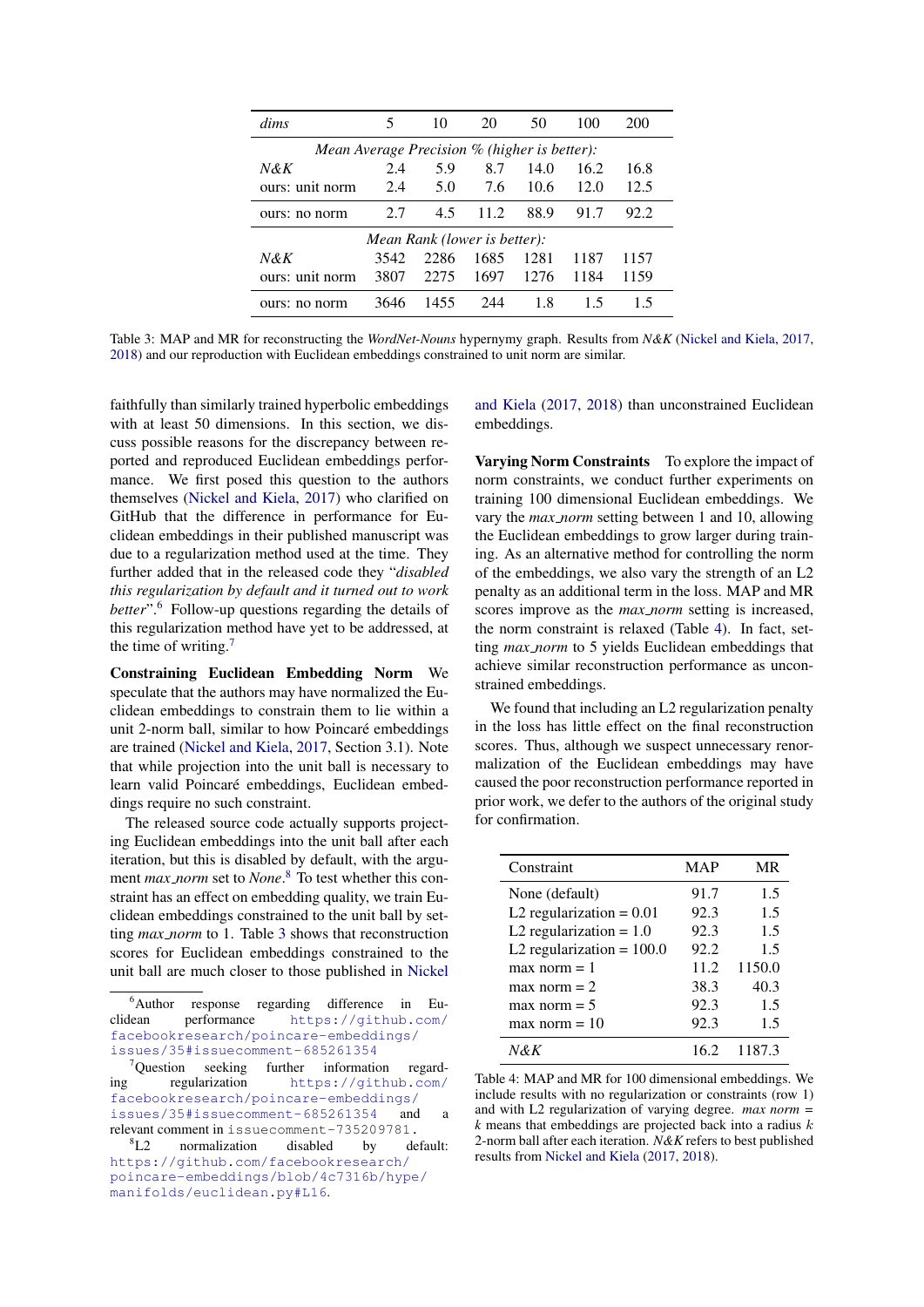### 5 Conclusion

In our reproduction of the experiments in Table 1 of [Nickel and Kiela](#page-3-0) [\(2017\)](#page-3-0), we find that Euclidean actually outperform Poincaré embeddings when allowed a moderate number of dimensions. This is a realistic number of dimensions for typical non-contextual word embeddings, and a far lower dimensionality than subword token embeddings used in pretrained transformer language models. For example, released GloVe embeddings range from 50 to 300 dimensions [\(Penning](#page-3-10)[ton et al.,](#page-3-10) [2014\)](#page-3-10) and BERT base uses 768-dimensional subword embeddings [\(Devlin et al.,](#page-3-11) [2019\)](#page-3-11).

Nevertheless, the strong performance of hyperbolic embeddings in very low dimensions (less than 20) highlights their main strength: succinctly embedding nodes in hierarchically structured graphs with tight limitations on embedding size.

However, part of [Nickel and Kiela](#page-3-0) [\(2017\)](#page-3-0)'s impact came from the astounding gains from hyperbolic embeddings over Euclidean across a wide range of embedding widths. Subsequent application of Poincaré embeddings often report mixed results when using non-Euclidean vs. Euclidean embeddings in downstream tasks [\(Dhingra et al.,](#page-3-3) [2018;](#page-3-3) López et al., [2019\)](#page-3-4). We hope that this reproduction will serve as a valuable reference for others who are just beginning to explore hyperbolic embeddings.

#### Acknowledgments

We thank Maximilian Nickel and Douwe Kiela for their helpful feedback while carrying out this study and for making the source code available. We also thank the workshop organizers for providing an avenue for such work to be published and the anonymous reviewers whose feedback helped us improve this work. Thanks also to the GitHub users who reported similar issues in the source code repository, which motivated us to publish this study.

#### References

- <span id="page-3-5"></span>Ivana Balazevic, Carl Allen, and Timothy Hospedales. 2019. Multi-relational poincaré graph embeddings. In *Proc. NeurIPS*.
- <span id="page-3-7"></span>Ines Chami, Adva Wolf, Da-Cheng Juan, Frederic Sala, Sujith Ravi, and Christopher Ré. 2020. Lowdimensional hyperbolic knowledge graph embeddings. In *Proc. ACL*.
- <span id="page-3-1"></span>Christopher De Sa, Albert Gu, Christopher Ré, and Frederic Sala. 2018. Representation tradeoffs for hyperbolic embeddings. *Proc. MLR*, 80:4460.
- <span id="page-3-11"></span>Jacob Devlin, Ming-Wei Chang, Kenton Lee, and Kristina Toutanova. 2019. Bert: Pre-training of deep bidirectional transformers for language understanding. In *Proc. NAACL*, pages 4171–4186.
- <span id="page-3-3"></span>Bhuwan Dhingra, Christopher Shallue, Mohammad Norouzi, Andrew Dai, and George Dahl. 2018.

[Embedding text in hyperbolic spaces.](https://doi.org/10.18653/v1/W18-1708) In *Proc. (TextGraphs-12)*.

- <span id="page-3-9"></span>Christiane Fellbaum. 1998. *WordNet: An Electronic Lexical Database*.
- <span id="page-3-6"></span>Oluwaseyi Feyisetan, Tom Diethe, and Thomas Drake. 2019. Leveraging hierarchical representations for preserving privacy and utility in text. In *Proc. ICDM*.
- <span id="page-3-2"></span>Octavian Ganea, Gary Bécigneul, and Thomas Hofmann. 2018. Hyperbolic neural networks. In *Proc. NeurIPS*.
- <span id="page-3-4"></span>Federico López, Benjamin Heinzerling, and Michael Strube. 2019. [Fine-grained entity typing in hyper](https://doi.org/10.18653/v1/W19-4319)[bolic space.](https://doi.org/10.18653/v1/W19-4319) In *Proc. (RepL4NLP-2019)*.
- <span id="page-3-0"></span>Maximillian Nickel and Douwe Kiela. 2017. Poincaré embeddings for learning hierarchical representations. In *Proc. NeurIPS*.
- <span id="page-3-8"></span>Maximillian Nickel and Douwe Kiela. 2018. Learning continuous hierarchies in the lorentz model of hyperbolic geometry. In *Proc. ICML*.
- <span id="page-3-10"></span>Jeffrey Pennington, Richard Socher, and Christopher D Manning. 2014. Glove: Global vectors for word representation. In *Proc. EMNLP*, pages 1532–1543.